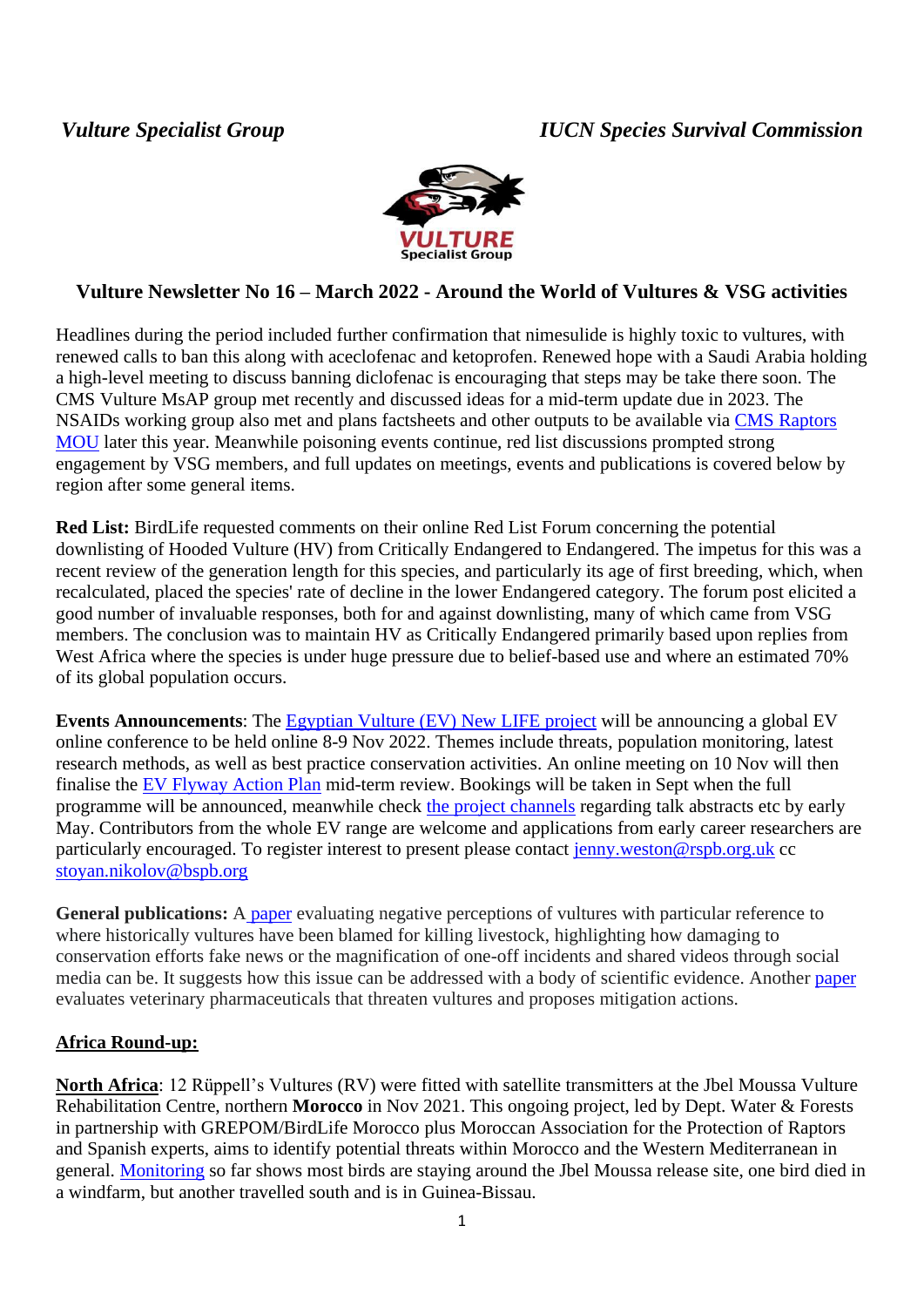**West Africa:** An Action Plan to understand and address belief-based use trade in vultures in West Africa completed its initial threat assessment. The team (composed of individual VSG members, IUCN CPSG and BirdLife International) is planning a regional workshop in **Nigeria** to develop the action plan later in 2022 with funding secured through the EV LIFE project. In Nigeria, [NCF](https://www.ncfnigeria.org/) held a three-day national training [workshop](https://lifeneophron.eu/#a-ncf-host-national-training-workshop-on-combatting-illegal-wildlife-trade) on "Combatting Illegal Trade and Trafficking of Vultures and Other Wildlife". The training concentrated on the practicalities and best practices for strengthening enforcement, investigation, and intelligence in the fight against wildlife crime. In **Guinea Bissau**, two traders dealing in vulture parts were arrested and are under interrogation as following the efforts of many stakeholders including [ODZH](https://www.facebook.com/zonashumidasgb/) and [IBAP.](https://ibapgbissau.org/) Also in Guinea Bissau, Mohamed Henriques together with ODZH and IBAP recently concluded a [1](https://www.rufford.org/projects/mohamed-faza-henriques-bald%C3%A9/vulture-conservation-in-guinea-bissau-awareness-raising-and-capacity-building-amongst-key-actors-to-reduce-major-threats/) [year project](https://www.rufford.org/projects/mohamed-faza-henriques-bald%C3%A9/vulture-conservation-in-guinea-bissau-awareness-raising-and-capacity-building-amongst-key-actors-to-reduce-major-threats/) funded by the Rufford Foundation to reduce the impact of vulture threats, especially to HV. Activities were awareness-raising actions aimed at key players and training up a network of key people from national conservation institutions and universities in vulture ecology and conservation. The project directly reached < 700 people in the 4 main cities, and through intensive radio campaigns indirectly reaching a far wider audience. An important impact was the integration of vulture conservation becoming a priority for two national conservation organisations that are now starting new projects and activities related to vultures. With support from WABSA, Brandenburg Tech Uni, The Peregrine Fund and Dallas Zoo, Michael Bode Agunbiade, a Nigerian PhD student has begun assessing the ecosystem services provided by HVs at abattoirs in the **Gambia**. An ЕV [was rescued from poachers](https://lifeneophron.eu/#a-an-egyptian-vulture-rescued-from-poachers-in-niger) in **Niger**, and [accommodated by SCF](https://lifeneophron.eu/#a-implementing-complementary-actions-to-effectively-fight-against-the-illegal-killng-of-vultures-in-niger) for future release once fully recovered. In **Ethiopia**, the ['Food chain game'](https://lifeneophron.eu/#a-food-chain-game-introduced-at-ethiopian-schools) with focus on the ecosystem function of vultures, was introduced at schools in Metahara.

**East Africa:** The anti-poisoning programme implemented by [Nature Kenya](https://naturekenya.org/) in southern **Kenya** gained further momentum with 65 vulture volunteers now engaged in reporting on human-wildlife conflict, responding to poisoning events and raising awareness with communities. Thanks to coordinated efforts on the ground with The Peregrine Fund, Kenya Birds of Prey Trust, Kenya Wildlife Service and several other stakeholders 4 vultures (3 WBV, 1 LFV) were rescued, rehabilitated and released safely following a mass poisoning event that led to the sad death of 31 vultures & 7 Steppe Eagles. Also in Kenya, over the past 6 months TPFs Coexistence Co-op conducted 40 day-long Coexistence Training sessions involving over 300 community members and rangers. A poisoning incident in Oct 2021 killed 7 vultures and 1 Kori Bustard. A [paper](https://www.sciencedirect.com/science/article/abs/pii/S0006320721004134#:~:text=Of%20Kenya) was published showing large declines in Kenya's raptors over 40 yrs with all vultures and large eagles examined having declined. Through support from [AZA SAFE,](https://www.aza.org/aza-safe?locale=en) National Vulture Action Plans are planned over the next two years in both Kenya and **Tanzania**. N Carolina Zoo (NCZ) in partnership with the WCS have conducted surveys in southern Tanzania for 8 years. Historical data is lacking but these surveys suggest declines for WBV & WHV starting in 2018. In addition, high annual mortality rates (25-40%) were detected based on tagged birds. Six satellite tags were deployed in Ruaha-Katavi landscape with a total of 21 tagged birds in Tanzania currently being monitored. These were subjected to one mortality event (retaliatory poisoning) in the last 6 months with an unconfirmed second mortality reported. NCZ expanded its work to Kafue NP, **Zambia**, in 2021 five WBV were tagged in collaboration with Panthera. Surveys in 2021 showed similar vulture abundance in Kafue to 2016 figures. In **Uganda,** NCZ's community-based conservation program (UNITE) is expanding into Queen Elizabeth NP for conflict mitigation, promoting sustainable activities as well as tagging vultures to monitor poisoning. A further 11 vultures were fitted with tracking devices in three Ugandan National Parks in March 2022. A [paper](https://pubmed.ncbi.nlm.nih.gov/35000042/) found that toxins and trauma (collisions, electrocutions) were the most common causes of vulture mortality globally. Another [paper](https://doi.org/10.1111/csp2.12648) demonstrated the value of teacher training for behaviour change. In **Ethiopia**, HawkWatch International led on two papers: [one](https://www.cambridge.org/core/journals/bird-conservation-international/article/priority-areas-for-vulture-conservation-in-the-horn-of-africa-largely-fall-outside-the-protected-area-network/644A624D7879275496AD5698747F7149) modelled the distribution of vultures to identify the most important sites for vulture conservation in the country, whilst the [second](https://wildlife.onlinelibrary.wiley.com/doi/10.1002/jwmg.22194#:~:text=Detections%20of%20critically%20endangered%20R%C3%BCppell) analysed 5 years of in-person survey and camera-trap data to assess carrionremoval services by scavengers at abattoirs around Addis Ababa. Vultures declined rapidly over the study period (73% for Gyps vultures and 15% for HV), whilst dog numbers more than doubled, leading to an estimated reduction in the overall carrion removal rate of 12%. 12 EVs have been fitted with transmitters in **Djibouti**, of which 7 are still active. Also, information on vultures is being collected in relation to wind energy and electricity transmission developments in Djibouti.

**Southern Africa**: In **Zimbabwe**, 3 vulture support groups (over 50 people) in the Gwayi Intensive Conservation Area (bordering Hwange) completed poison-response training via a [BirdLife Zimbabwe](https://www.birdlifezimbabwe.org/) programme. In **Zambia** around 100 community members engaged in interactive meetings focusing on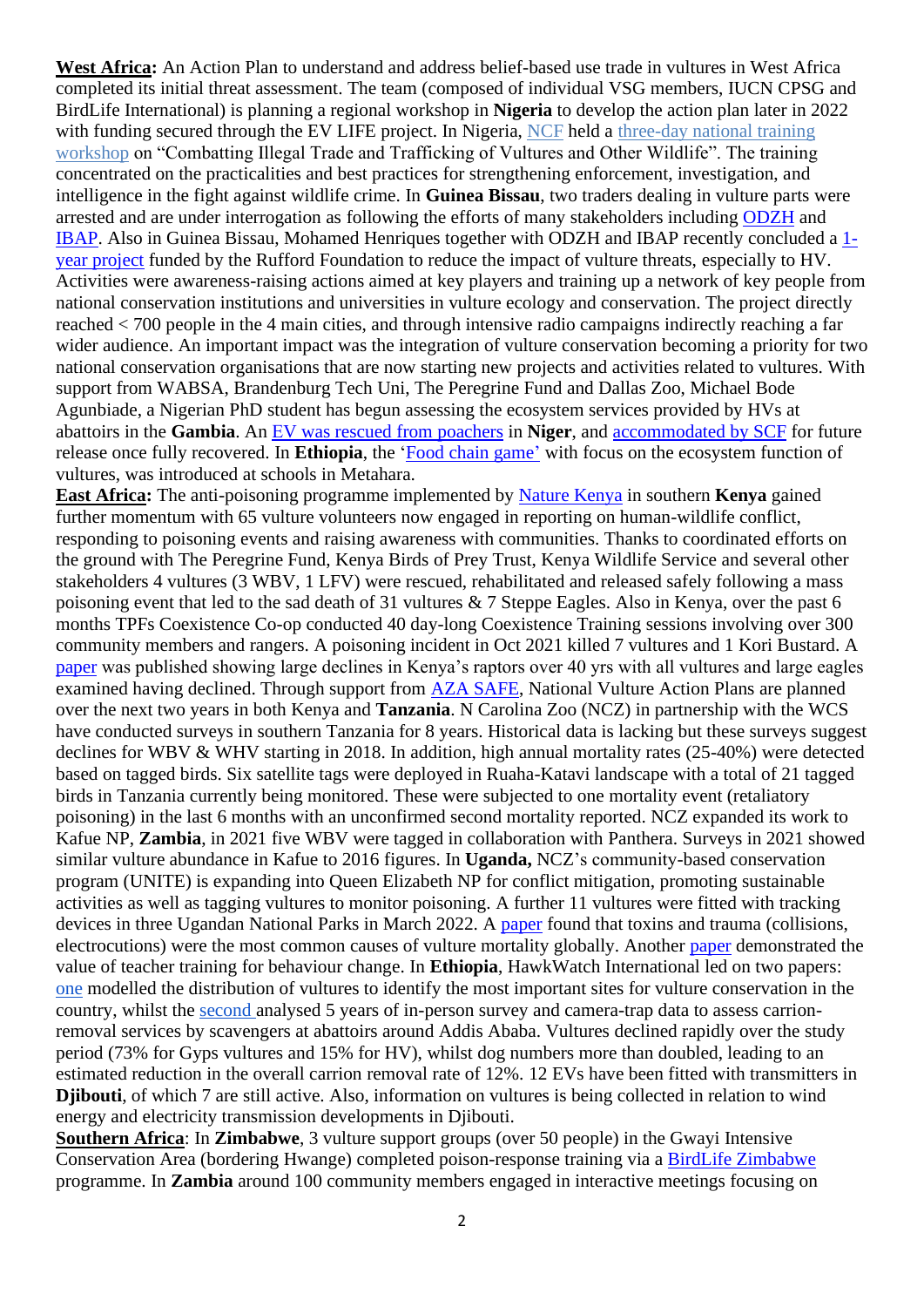learning from them on some of the drivers of human wildlife conflicts and wildlife poisoning in their respective areas, and sharing with them the value of vultures and vulture conservation – run by [BirdWatch](https://www.birdwatchzambia.org/)  [Zambia.](https://www.birdwatchzambia.org/) From [VulPro](https://vulpro.com/) in **South Africa**, a juvenile vulture was admitted in 2019 after an electrocution that burnt both wings, leaving the tips missing and making this bird non-releasable. At first, it was believed to be a CV, but as it aged, the plumage appeared much darker than the other CVs. A DNA sample sent for analysis confirmed that it is a RV/CV hybrid and an important example for understanding the hybridisation between these two species. Also, VulPro has successfully rehabilitated 49 vultures releasing them back to the wild during 2021. The 'Vultures for Africa' Programme of the Endangered Wildlife Trust, working with a range of partners in South Africa, **Lesotho, Botswana, Mozambique, Malawi** and **Uganda** conducted 19 wildlife poisoning response workshops to 654 learners from a various conservation departments, NGOs and other institutions between Oct 2021 & Mar 2022. This included the first such training under the banner of the USAID 'VukaNow Project' in the Gonarezhou NP in **Zimbabwe** in Jan. In addition, tracking of vultures was expanded to a number of known gap-areas Southern Africa with 6 birds fitted with devices in the Nyika Plateau NP in **Malawi** in Nov 2021. Finally, an important [tracking paper](https://protect-eu.mimecast.com/s/gX39CW636CPP26jt6L5ci) focusing on Gyps vultures across Africa was published in March 2022.

### **Asia Round-up:**

**South & SE Asia:** [Publication](https://save-vultures.org/2022/02/another-veterinary-drug-nimesulide-confirmed-toxic-to-vultures/) in Jan 2022 of nimesulide safety-testing carried out in South Africa further confirmed its severe toxicity to vultures, and together with [already published](https://save-vultures.org/2021/06/call-for-nimesulide-ban-new-evidence-of-wild-vultures-intoxicated-in-india/) evidence of its toxic effects on wild vultures, this further raised the calls for a ban in veterinary use – something further endorsed at the  $11<sup>th</sup>$ annual SAVE meeting in Dec which [can be viewed](https://save-vultures.org/saving-asias-vultures-from-extinction-save-agm-2-copy/) online. Follow-up work by the Indian Veterinary Research Institute (IVRI) also progressed in India in March 2022 which is likely to further endorse this urgent need. This comes soon after the recent announcement that [tolfenamic acid](https://save-vultures.org/2021/09/second-vulture-safe-veterinary-painkiller-identified-tolfenamic-acid/) is a second safe alternative veterinary painkiller along with meloxicam. The SAVE meeting attracted 250 participants/viewers and the updated regional Blueprint recovery plan and full reports will appear on the save website during April. [Talks](https://save-vultures.org/saving-asias-vultures-from-extinction-save-agm-2-copy/) at the meeting covered a broader range of topics than previously, extending to Uzbekistan EVs and captive Red-headed vulture breeding as well as the extensive updates from across the six SAVE core countries. There was a major poison-baits mortality incident in March 2022 in central Assam, **India**, which [killed 100](https://www.thehindu.com/news/national/other-states/100-vultures-die-of-suspected-poisoning-in-assam/article65237727.ece)  [Himalayan](https://www.thehindu.com/news/national/other-states/100-vultures-die-of-suspected-poisoning-in-assam/article65237727.ece) Griffons, apparently aiming to target nuisance feral dogs and the publicity also prompted [a](https://www.change.org/p/punish-the-culprits-who-killed-more-than-100-vultures-in-kamrup-assam)  [petition](https://www.change.org/p/punish-the-culprits-who-killed-more-than-100-vultures-in-kamrup-assam) demanding more action against the perpetrators. Two further incidents occurred in the period when 7 and 12 vultures were saved and released following rehabilitation. A consignment of 7 [smuggled EVs](https://www.newindianexpress.com/nation/2022/jan/31/vultures-smuggling-racket-probe-egyptian-vultures-were-sourced-from-anwarganj-area-of-ups-kanpur-p-2413598.html) was intercepted in central India in Jan 2021 – an apparently new threat, and hopefully an isolated incident. More positive in Apr 2022 was news that the Tamil Nadu Government has [filed cases against 100 drug outlets](https://save-vultures.org/2022/04/tamil-nadu-prosecutes-diclofenac-offenders/) and manufacturers for contravening laws to restrict diclofenac vial size. This step is welcomed as the first such legal action in India to protect vultures from these deadly drugs through discouraging their illegal use. The prestigious Prani Mitra [Award was given to Vibhu Prakash](https://save-vultures.org/2021/12/indian-government-honours-vibhu-prakash-and-vulture-programme/) by the Indian Government (Minster of Environment) in Dec 2021, highlighting the success of the BNHS vulture conservation breeding programme, despite the ongoing and increasing challenges of the flow of regular funding. In **Nepal**, the first formally [recognised Vulture Safe Zone](https://save-vultures.org/2021/12/first-ever-vulture-safe-zone-declared-fully-safe-in-nepal-at-saves-11th-annual-meeting/) (VSZ) in the world was approved for the GandakiLumbini VSZ and [announced as the centrepiece](https://save-vultures.org/saving-asias-vultures-from-extinction-save-agm-2-copy/) of the  $11<sup>th</sup>$  Annual SAVE meeting! This recognition based on data from surviving tagged wild-caught White-rumped vultures (WRV) along with results of undercover pharmacy surveys data is a landmark step and further emphasises how the successful removal of toxic veterinary drugs is key to conserving vulture populations in Asia. Watch the announcement and background justification [here.](https://save-vultures.org/saving-asias-vultures-from-extinction-save-agm-2-copy/) Also in Nepal, two [further releases](https://save-vultures.org/2021/11/release-tagging-of-wild-vultures-in-nepal/) of 8+9 birds (all GSM tagged) were carried out in Nov 2021 and Mar 2022 respectively, and their survival has been relatively high. Further milestones for the programme, include the first successful fledging of a wild chick from the nest of captive bred birds, adding to the earlier fledging success of captive-reared birds in the wild! These and further details [here.](https://save-vultures.org/2022/03/exciting-news-from-the-vulture-release-programme-in-nepal/) Release methodology was slightly modified with more rotation between supplementary feeding sites to avoid any build-up of nematodes as well as ensuring greater exercise within the extended release aviary to improve the condition of the birds before their release. 10+10 more wild birds were also trapped, tagged and monitored. In Tanahu District, Gandaki, Nepal, the active nesting tree, *bombax ceiba*, of a Slender-billed vulture (SBV) [was felled](https://kathmandupost.com/gandaki-province/2022/02/10/officials-snub-calls-to-save-egg-of-endangered-vulture?fbclid=IwAR3tw-mnMAPkPTqCMFpX4b_kZwaty-6ynDIqZOHJdC1pungF7nIxPUsxCp0) for widening of the Pokhara-Mugling road despite requests to prevent this. The nest was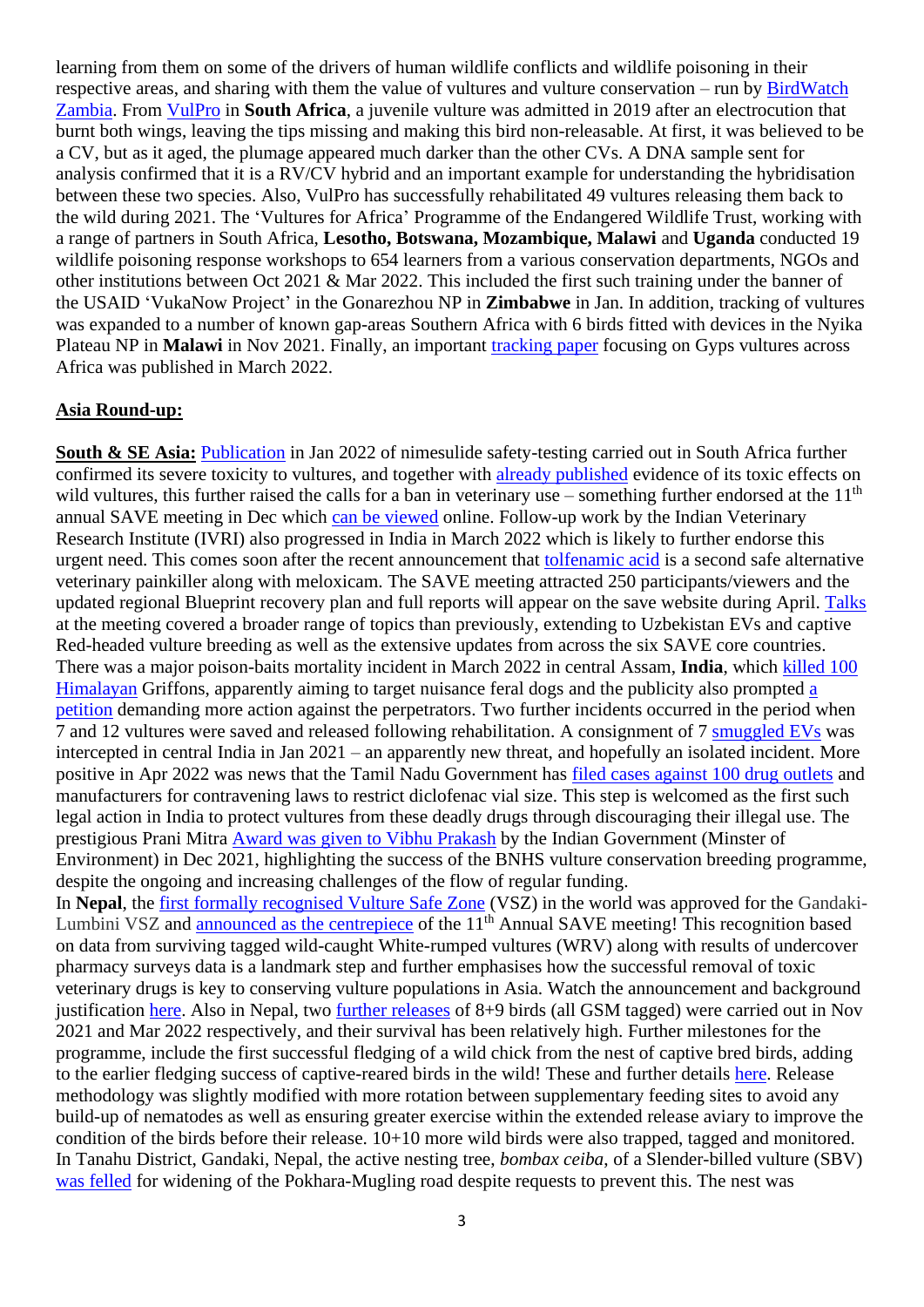destroyed and an outcry resulted – this was one of only six known SBV nests in Nepal (note the world SBV population is estimated at only c.1500 birds). In the same area, 70 vultures (mainly HG) were reported electrocuted since mid-2021. This appears to have been caused by the combination of cattle carcasses from a cow shelter being dumped by the municipality near to a 3300volt transmission line, resulting in high rates of collisions. Sometimes 2 to 3 vultures electrocuted per day – the authorities have apparently now agreed to relocate the disposal site. The IVAD awareness and coordinated count events mentioned in the previous newsletter for Nepal recorded 2312 vultures of all 8 species regularly seen in Nepal, from 38 Districts around the country. Awareness [events](https://ruffordorg.s3.amazonaws.com/media/project_reports/24021-2_International_Awareness_Day_Report.pdf) included calendar distribution to 10,000 students around Pokhara. In **Bangladesh** on 2 Apr 2022, 19 HGs were successfully [released from the Vulture Rescue Centre](https://www.thedailystar.net/online/news/12-vultures-being-released-singra-national-forest-1889515) in the presence of Addn Secretary Ministry of Envt, Forest & Climate Change with other senior officials, organisations, locals, together with IUCN Bangladesh. During the 2021-2022 winter, 33 vultures were rescued from various parts of the country. , 149 HGs have been rescued since 2014, and steps are being taken to carry out tests to clarify why these birds are weak. Despite the challenges of Covid and civil unrest, pharmacy surveys were carried out in **Myanmar** and revealed that NSAIDs including some diclofenac are increasingly being used in veterinary practice there. Note that Myanmar is now the only SAVE country where no diclofenac ban is in place. Since the 2019 veterinary diclofenac ban declared in **Cambodia**, which followed survey findings that it was being sold for veterinary purposes in 2018, there had been no monitoring until 2021 when partners of the Cambodia Vulture Working Group together with Dept Agriculture & Fisheries carried out NSAID pharmacy surveys which showed that the diclofenac ban has been effective so far. Finally, the **SAVE** consortium welcomed BirdLife International as its 25<sup>th</sup> Partner in Dec 2021.

**West & Central Asia:** Two significant meetings were held in **Saudi Arabia** – on 31 March 2022 there was a review of the urgent need for a national veterinary diclofenac ban. This followed another meeting in Nov 2021 on power infrastructure threats. Both were organised by the National Center for Wildlife in Riyadh, attended with presentations by several key VSG and CMS persons. The latter included a [workshop with the](https://lifeneophron.eu/#a-persistent-raptors-mortality-due-to-powerlines-along-the-southwest-coast-of-saudi-arabia)  [Saudi Electricity Company,](https://lifeneophron.eu/#a-persistent-raptors-mortality-due-to-powerlines-along-the-southwest-coast-of-saudi-arabia) presenting outcomes of powerline bird mortality surveys in the area of Al-Qunfundhah, with detailed discussions of solutions. We hope to be able to report on positive outcomes of these meetings soon, possibly including a national diclofenac ban. In Nov 2021, the [wintering EV](https://lifeneophron.eu/#a-southwest-coast-of-saudi-arabia-continues-to-hold-an-important-congregation-of-wintering-egyptian-vultures)  [congregation in the Al-Qunfundhah](https://lifeneophron.eu/#a-southwest-coast-of-saudi-arabia-continues-to-hold-an-important-congregation-of-wintering-egyptian-vultures) region, Saudi Arabia was monitored and a total of 171 EVs counted the number of adults was very similar to that recorded in 2019, but the number of immatures was c.30 individuals lower. A high-level [workshop developing a Road Map to tackle illegal killing of birds](https://lifeneophron.eu/#a-high-level-workshop-on-developing-a-road-map-to-tackle-illegal-bird-killing-in-the-middle-east) across the Middle East was held in Oct 2021 in **Jordan**. A [report](https://lifeneophron.eu/#a-the-status-of-illegal-trade-in-wild-birds-in-jordan) on the magnitude of illegal trade in wild birds in Jordan, including vultures, was published by RSCN. Despite Covid-constraints, 70 Lappet-faced Vulture (LFV) nests were found in **Oman** in 2021, but only 18 produced eggs and 11 produced chicks - with ravens suspected of causing significant egg predation. Two 2021 fledglings perished, one probably due to electrocution. By early March 2022, 7 LFV nests with either an egg or chick have been found and there are plans to tag five fledglings with GPS devices in 2022. EV tracking (17 birds) in Oman is drawing to a close with analyses underway. The tagged immature EV from **Bulgaria**, which has been shot in **Lebanon**, couldn't be released but was [returned to Europe,](https://lifeneophron.eu/#a-anahita-returned-to-europe) to be included in the EAZA captive breeding programme. 3 [EVs were rescued](https://lifeneophron.eu/#a-three-egyptian-vultures-rescued-from-a-zoo-in-lebanon) from a zoo in **Lebanon** thanks to the intensive work of the [Lebanese Anti-poaching Unit](https://lifeneophron.eu/#a-spnls-anti-poaching-unit-in-a-nutshell) (APU). In addition, APU was provided with equipment by SPNL and an [awareness session](https://lifeneophron.eu/#a-awareness-session-about-the-hunting-law-held-in-ghosta-lebanon) was held for local authorities, sustainable hunters, and local community members about the hunting law in Lebanon. In Feb 2022, the NCE hosted a [webinar for the conservation of EV](https://lifeneophron.eu/#a-national-vulture-conservation-training-for-egyptian-national-team) attended by NCE volunteers, partners, Ministry of Environment, EEAA, Galala University, and managers from different protectorates in **Egypt**. Another initiative identified [Hazardous powerlines](https://lifeneophron.eu/#a-hazardous-powerlines-identified-in-egyptian-vulture-migration-bottleneck-site-in-egypt) in EV migration bottleneck sites in Egypt. Through collaboration with electricity companies, Doğa/BirdLife **Turkey** supported the [insulation of 59 hazardous](https://lifeneophron.eu/#a-isolations-completed-at-mersin-adana-turkey)  [poles for EVs](https://lifeneophron.eu/#a-isolations-completed-at-mersin-adana-turkey) and other migratory birds in Mersin and Adana regions, Turkey. Also in Turkey, a [webinar](https://lifeneophron.eu/#a-workshop-of-poisoning-types-in-birds-held-in-turkey) was held with stakeholders to discuss the poisoning as a threat to vultures and other birds in the country. Finally, numbers of migratory EVs and other raptors were monitored in the autumn of 2021 through [Sarimazi Raptor Count 2021](https://lifeneophron.eu/#a-sarimazi-raptor-count-2021) in Turkey and in [Antikythira Island,](https://lifeneophron.eu/#a-egyptian-vulture-migration-monitoring-on-antikythira-island-greece-2021) **Greece**, also in spring 2022 through [Galala Raptor Count 2022,](https://lifeneophron.eu/#a-galala-rapor-count-in-egypt-has-started) **Egypt.**

Two Himalayan Griffons (HG) [rescued](https://m.thepaper.cn/baijiahao_15499544) 17 Dec 2021 in Yunnan Province, south **China**, although only one survived the stress of transit. Two CV were found injured (trauma/collision) and/or weak during migration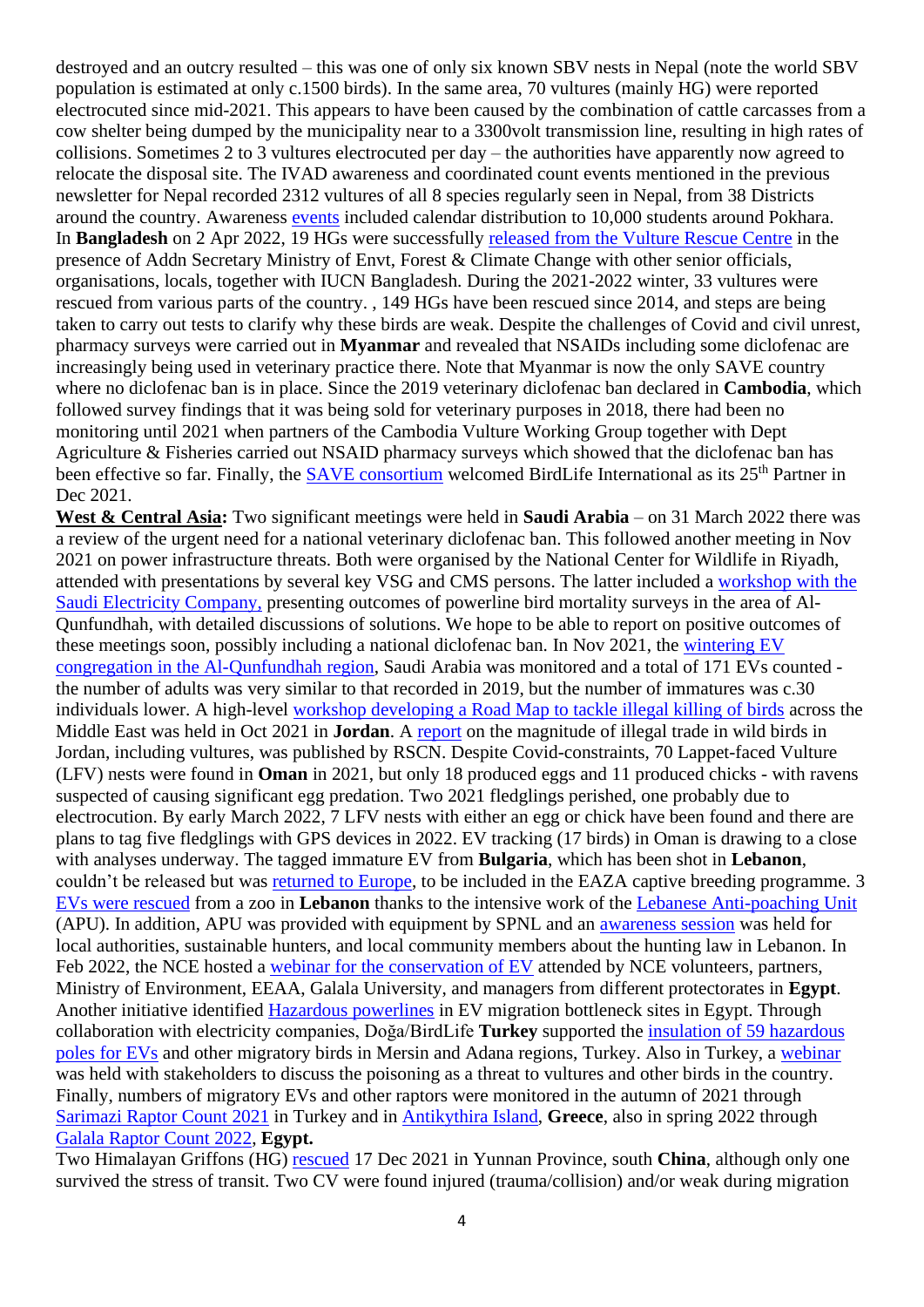in Liaoning Province, Inner Mongolia, presumably in transit from Mongolia to South Korea – sadly euthanasia was the only option. Further unverified [links](https://new.qq.com/omn/20211224/20211224A07JEI00.html) and [here](http://vip.people.com.cn/albumsDetail?aid=1498611) received [for](https://www.163.com/dy/article/GT7QPBB00545ANWW.html) CV may be of interest. Finally, movements of tagged EVs from **Uzbekistan** attracted publicity as they made their way through **Pakistan** and around famous tourist sites of **India**. 3 of the 4 birds have successfully transmitted data for 9 months now showing their migration routes and wintering grounds. There will be also another project in **Kazakhstan** starting during 2022. All updates on the birds and projects [here.](https://protect-eu.mimecast.com/s/ouNCCv2G2U226mAtXeWtX/)

#### **European Round-up:**

**Egyptian Vulture (EV) in the Balkans** - In Jan 2022, online partners assembled from the 20 partners of the EV New LIFE project - to review 2021 achievements and work plans for 2022 for all 14 countries (in 3 continents) along the EV flyway (see [presentations\)](https://lifeneophron.eu/#a-project-partners-webinar-2022-achievements-2021-planned-activities-synergies-2022-under-the-egyptian-vulture-new-life-project-life16-natbg000874). Disney Conservation Fund funded a [new project "101](https://lifeneophron.eu/#a-disney-conservation-fund-supports-the-egyptian-vulture-conservation-in-the-balkans)  [Vultures"](https://lifeneophron.eu/#a-disney-conservation-fund-supports-the-egyptian-vulture-conservation-in-the-balkans) to support EV conservation in the Balkans. In the frame of the EV [New LIFE project,](https://lifeneophron.eu/#a-egyptian-vulture-new-life) EV was a flagship for IVAD 2021 (celebrated in [Bulgaria,](https://lifeneophron.eu/#a-with-educational-games-workshops-and-a-theater-we-celebrated-the-ivad-2021-in-ruse-bulgaria) [North Macedonia](https://lifeneophron.eu/#a-international-vulture-awareness-day-in-rural-republic-of-north-macedonia) and [Egypt\)](https://lifeneophron.eu/#a-ivad-2021-celebrated-under-spectacular-bird-migration-in-egypt) and WMBD 2021 (celebrated in [Bulgaria,](https://lifeneophron.eu/#a-the-egyptian-vulture-in-the-focus-on-the-world-migratory-bird-day-in-provadia-bulgaria) [Jordan,](https://lifeneophron.eu/#a-world-migratory-bird-day-2021-in-jordan) [Syria,](https://lifeneophron.eu/#a-world-migratory-bird-day-in-syria) [Nigeria](https://lifeneophron.eu/#a-egyptian-vulture-as-a-flagship-for-world-migratory-bird-day-2021-celebration-in-nigeria) and [Ethiopia\)](https://lifeneophron.eu/#a-wmbd-celebration-and-environmental-education-program-at-metahara-primary-school).In 2021, the [Balkan population of](https://lifeneophron.eu/#a-year-of-balance-for-the-egyptian-vulture-in-the-balkans) EV continued to decline in Albania and North Macedonia, but compared to 2020 remains stable in Greece and Bulgaria. A [report](https://lifeneophron.eu/#a-results-from-the-release-of-captive-bred-egyptian-vultures-in-the-eastern-rhodopes-in-2021) on the results from releasing captive-bred EVs in the Eastern Rhodopes 2021 was published and a [Restocking](https://lifeneophron.eu/#a-reinforcement-strategy-for-the-egyptian-vulture-in-bulgaria-and-greece)  [Strategy for Bulgaria and Greece](https://lifeneophron.eu/#a-reinforcement-strategy-for-the-egyptian-vulture-in-bulgaria-and-greece) was developed. [EAZA continued to support the reinforcement programme](https://lifeneophron.eu/#a-two-czech-zoos-donated-egyptian-vultures-hatched-for-the-nature-of-bulgaria)  [for the EV](https://lifeneophron.eu/#a-two-czech-zoos-donated-egyptian-vultures-hatched-for-the-nature-of-bulgaria) population in the Balkans in 2021. One EV released using the delayed-release method in Bulgaria [perished in the Mediterranean Sea.](https://lifeneophron.eu/#a-poldi-perished-in-the-mediterranean-sea-after-a-historic-attempt) This is the first such case since the start of the programme four years ago. A [veterinary manual for wild vultures in distress](https://lifeneophron.eu/#a-a-new-veterinary-manual-for-wild-vultures-in-distress) was published by *Green Balkans*. Anti-poison kits were distributed to local authorities and stakeholders in Bulgaria, [North Macedonia](https://lifeneophron.eu/#a-helping-local-communities-in-north-macedonia-with-human-wildlife-conflicts) and [Albania.](https://lifeneophron.eu/#a-educational-workshop-with-the-savers-of-egyptian-vulture-network-in-gjirokaster-albania) Equipment to mitigate human-carnivore conflict and thus reduce the risk of poison use was distributed in [Bulgaria](https://lifeneophron.eu/#a-support-for-the-network-of-local-stakeholders-in-bulgaria) and Greece. A [handbook for poisoning investigation](https://lifeneophron.eu/#a-a-guide-to-wildlife-poisoning-investigation-in-bulgaria) was published and distributed, and [regional meetings were](https://lifeneophron.eu/#a-regional-meetings-of-the-working-groups-on-the-national-action-plan-to-combat-the-illegal-use-of-poisons-in-the-wild-2021-2030)  [held](https://lifeneophron.eu/#a-regional-meetings-of-the-working-groups-on-the-national-action-plan-to-combat-the-illegal-use-of-poisons-in-the-wild-2021-2030) to train local working groups for the implementation of the "National Action plan to combat the Illegal use of poisons in the wild (2021-2030)" in Bulgaria. [Surveys were conducted by AOS](https://lifeneophron.eu/#a-wildlife-poisoning-in-albania-the-danger-posed-to-the-population-of-the-egyptian-vulture) regarding the illegal use of poison in Albania. Over 50% of the breeding EVs in the Balkans in 2021 were regularly provided with safe food by maintaining four supplementary feeding stations in [Greece,](https://lifeneophron.eu/#a-the-results-of-the-network-of-supplementary-feeding-stations-in-greece-2021) two in [Albania,](https://lifeneophron.eu/#a-vulture-restaurants-in-albania-are-supporting-food-for-60-of-egyptian-vulture-population-of-the-country) two in North [Macedonia](https://lifeneophron.eu/#a-another-successful-year-for-the-supplementary-feeding-stations-in-north-macedonia) and conducting an individual supplementary feeding scheme in Bulgaria. Bulgarian environmental NGOs stopped a planned [investment for gold mining](https://lifeneophron.eu/#a-victory-for-nature-and-people-in-the-eastern-rhodopes-no-gold-mining-on-the-byala-reka-special-protection-area-bulgaria) within the Byala Reka SPA, Bulgaria, which directly posed a risk to an active EV nest site. A [nest guarding programme 2021](https://lifeneophron.eu/#a-results-of-the-nest-guarding-campaign-2021-in-bulgaria) for Bulgarian EVs was held by volunteers, and [meetings with the rock climbing community](https://lifeneophron.eu/#a-the-egyptian-vulture-team-presented-the-species-to-the-climbing-community-in-varna) were held to reduce the risk of disturbance. TV screens broadcasting livestreaming cameras and documentaries about EVs were installed in the [Regional History Museum in Ruse,](https://lifeneophron.eu/#a-presentation-of-the-life-of-the-egyptian-vulture-life-in-ecomuseum-in-the-city-of-ruse) Bulgaria. 'Running for the conservation of EVs' at [Tirana Marathon](https://lifeneophron.eu/#a-running-for-the-egyptian-vulture-the-only-breeding-vulture-in-albania)  [2021](https://lifeneophron.eu/#a-running-for-the-egyptian-vulture-the-only-breeding-vulture-in-albania) was implemented by PPNEA and AOS. EV was the focus of the [education programme of the](https://lifeneophron.eu/#a-aos-support-the-ev-educational-program-and-the-foundation-of-cyc-tepelena)  [Conservation Youth Club](https://lifeneophron.eu/#a-aos-support-the-ev-educational-program-and-the-foundation-of-cyc-tepelena) of Gjirokastra and the awareness campaigns for local stakeholders held by AOS during the [Green Week in Gjirokastra.](https://lifeneophron.eu/#a-the-egyptian-vulture-symbol-of-the-green-week-in-gjirokastra-albania) [Two signboards about the EV](https://lifeneophron.eu/#a-informed-people-with-a-lot-of-hope-for-the-egyptian-vulture-in-albania) were installed by AOS in the areas inhabited by the species in Albania. A [short-video about the EV](https://lifeneophron.eu/#a-short-stories-about-the-most-intelligent-bird-the-egyptian-vulture) was promoted through an online educational platform in Bulgaria, reaching over 28,000 people. Another [video on migratory birds,](https://lifeneophron.eu/#a-the-bulgarian-society-for-the-protection-of-birds-celebrated-the-world-migratory-bird-day-in-the-sofia-subway) including the EV, was broadcast during WMBD 2021 in Sofia Metro, reaching ca. 750,000 people. A [signboard about](https://lifeneophron.eu/#a-a-new-signboard-for-the-egyptian-vulture-is-placed-in-sofia-zoo)  [the EV](https://lifeneophron.eu/#a-a-new-signboard-for-the-egyptian-vulture-is-placed-in-sofia-zoo) was installed in Sofia Zoo, expected to be seen by more than 380,000 people. [A photo exhibition on](https://lifeneophron.eu/#a-the-egyptian-vulture-at-the-greatest-christmas-park-of-greece)  [the EV](https://lifeneophron.eu/#a-the-egyptian-vulture-at-the-greatest-christmas-park-of-greece) was installed in Trikala, Greece, [reaching ca 250,000 people.](https://lifeneophron.eu/#a-the-journey-of-the-egyptian-vulture-at-the-mill-of-the-elves-has-come-to-an-end) Under the slogan "Race for Survival", the [HOS participated in the 13th Half Marathon "Kalampaka-Trikala"](https://lifeneophron.eu/#a-the-egyptian-vulture-in-the-13th-half-marathon-kalampaka-trikala) appealing for a better future for EV. **Europe: other vultures**: The first [successfully fledged](https://greenbalkans.org/Historical-success-The-first-Cinereous-Vulture-chick-in-the-21st-century-in-nature-in-Bulgaria-successfully-fledged-in-Kotel-Mountain.-3-7449) **Cinereous Vulture (CV)** in the wild for the region took place in 2021 following reintroduction efforts of LIFE14NBAT/BG649 project in **Bulgaria**, having been officially declared extinct 36 years earlier. A [recent paper](https://bdj.pensoft.net/article/71100/) reveals the territory use and sojourn patterns of the **Griffon Vultures (GV)** in the Balkan Peninsula based on GPS tracking. Also, two technical reports were published - Annual [report 2021](https://fwff.org/reintroduction-of-griffon-vulture-in-the-kresna-gorge-2021/) for the reintroduction of the GV in the Kresna Gorge, Bulgaria and Biannual [report 2020-2021](https://fwff.org/publications/) on the reintroduction of the CV in Balkan Mountain, Bulgaria. This year's **Bearded Vulture** meeting will be held 11-13 Nov in Parco Natura Viva, Italy.

*We hope to receive more material for western Europe for the next newsletter*.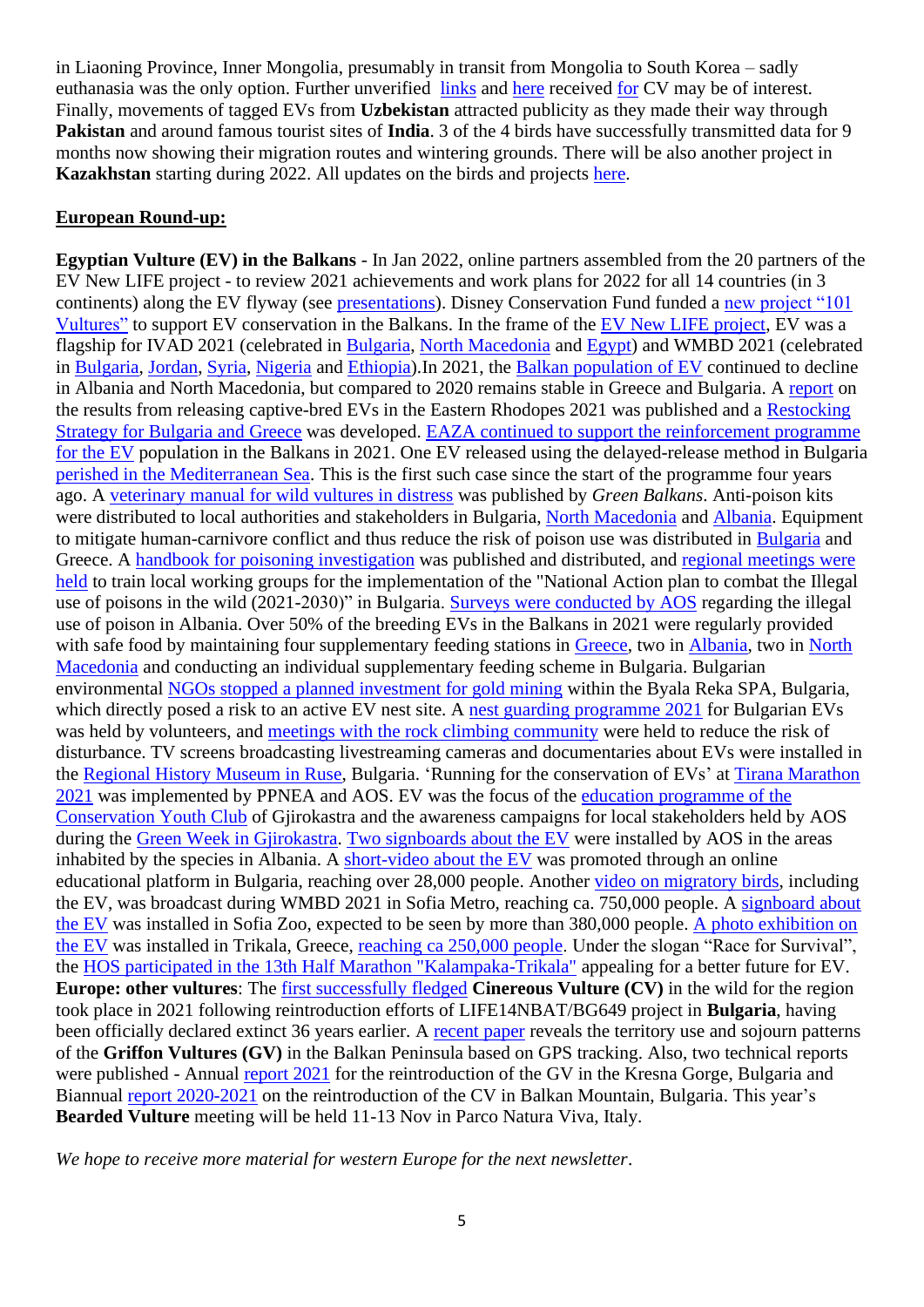### **North America Round-up:**

Four **California Condor** (CC) are scheduled for [release in the Pacific NW,](https://www.birdguides.com/news/condors-return-to-pacific-northwest-for-first-time-in-a-century/?utm_source=newsletter&utm_medium=email&utm_campaign=newsletter110422&dm_i=73DM,5974,ZVGN4,LUKE,1) **USA** later this spring – the first time they will have been in the area for over 100 years. The CC population update as of end of 2021 is 537. This breaks down to 334 free flying, 15 wild chicks fledged, 24 captive-bred releases to the wild, and a total captive population of 203. In 2021, 22 CCs from the free-flying population died, 13 due to lead poisoning. From 1992 - 2021 lead poisoning was responsible for 51% of known causes of mortality for CCs in the wild. The Baja CC population in **Mexico** now has 40 birds in the wild and 4 in captivity. In 2021, the Baja flock suffered three fatalities, all wild-hatched juveniles. 2 were believed to be bobcat predation. 3 breeding pairs engaged in nesting activity during 2021, producing one confirmed wild-hatched juvenile. The last CC release into the Baja population was in 2018; 2 CCs hatched in the Chapultepec Zoo in Mexico City were released in Parque Nacional Sierra de San Pedro Mártir, in Mexico. The wild Baja population now has 13 female adults of which 8 are known to have a mate. Between 2014 and Jan 2022, the population increased from 34 to 44. Managers of this population expect to release 6 captive-bred condors this year. A number of CC studies have been published recently on topics including: [Drivers of flight performance,](https://pubs.er.usgs.gov/publication/70229694) [seasonal and](https://www.researchgate.net/publication/354342782_Seasonal_and_age-related_variation_in_daily_travel_distances_of_California_Condors)  [age-related variation in daily travel distances,](https://www.researchgate.net/publication/354342782_Seasonal_and_age-related_variation_in_daily_travel_distances_of_California_Condors) [foraging behaviour and associated contaminant](https://pubmed.ncbi.nlm.nih.gov/32738723/)  [exposure/stress response,](https://pubmed.ncbi.nlm.nih.gov/32738723/) [unpaired individuals' viability as foster parents in captivity,](https://www.researchgate.net/publication/354517828_UNPAIRED_ADULT_CALIFORNIA_CONDORS_GYMNOGYPS_CALIFORNIANUS_CAN_SERVE_AS_FOSTER_PARENTS_IN_CAPTIVITY) [mortality in free](https://journals.flvc.org/JVFS/article/view/128637)[ranging CCs,](https://journals.flvc.org/JVFS/article/view/128637) and [feeding site characteristics in S. California.](https://meridian.allenpress.com/wjo/article-abstract/131/3/459/430197/Characteristics-of-feeding-sites-of-California?redirectedFrom=fulltext) Several projects continue with a main focus on the issue of non-lead ammunition needed to promote CC conservation. Shaver's Creek Environmental Center in PA promotes non-lead ammunition to hunters, also educating the public with their on-site ambassador American **Black Vulture** (ABV), an individual which survived lead poisoning. Researchers from Mississippi State Univ. are studying the spatial ecology of ABV and **Turkey Vultures** (TV) relative to U.S. Dept. of Defence Activities in Mississippi. They have wing-tagged 451 birds; 335 ABVs and 116 TVs. 131 individuals have been resighted (29% of the total birds tagged). 33% of total tagged individual ABVs were resighted and 16% of tagged TVs were resighted. The furthest sighting is 460 km (286 mi) from where tagged. This research team has also fitted 26 ABVs and 18 TVs with cellular GPS transmitters. They are exploring movement and resource use and evaluating the potential role in zoonotic disease transmission, and particularly avian pox. Records of either species presenting with pox are of special interest. Please email [scott.rush@mmstate.edu](mailto:scott.rush@mmstate.edu) with photos. Hawk Mountain Sanctuary (HMS) attached a GPS/GSM unit to a nesting ABV in Massachusetts to investigate juvenile dispersal at edge of their range. HMS tracks [16 TVs](https://www.hawkmountain.org/birdtracker/turkey-vultures.html)) and 3 ABVs fitted with satellite transmitters. They also monitored 17 ABV nests in Pennsylvania in 2021; 15 were in human-made structures (54% success rate) and, 2 in caves (5%). 7 ABV nestlings and 2 adult TVs were wing tagged. HMS and collaborators covered 4,474 kms (2,780 mi) of summer road surveys for TV and ABV spanning British Columbia (BC), Costa Rica (CR), and West Virginia to Tennessee (WV-TN). Compared to surveys run a decade ago the BC route showed a 264% increase in TV. WV-TN showed a 138.6% increase in TV and 550% increase in ABV. CR by contrast showed a 30% decrease in TV and 38% decrease in ABV.

#### **South America Round-up:**

The International Congress for Conservation of Andean Condor (AC) will take place in Quito, **Ecuador** 24- 29 Oct 2022 – please note the dates! Organised by the Andean Condor Working Group of Ecuador through its institutional members, the Andean Condor Foundation and the Zoological Foundation of Ecuador. The congress will focus on ex situ and in situ conservation/research, education and communication, and threats and mitigation strategies. Vulture experts from around the world will be especially welcome. A regional conservation priorities [document](https://doi.org/10.3356/JRR-20-59) was published for AC with emphasis on the confirmed spatial distribution. This updates on the historical range, clarifying systematically where expert knowledge is available. In **Colombia**. a joint study of Fundacion Neotropical and The Peregrine Fund is developing roost selection models, based on environmental and geomorphological variables. It indicated an area of  $342 \text{ km}^2$  has  $>60\%$ probability of being selected by ACs, but that for nearly 50% of that  $(164 \text{ km}^2)$  ACs are at high risk of negative human activities, whilst in only 20 %  $(70.5 \text{ km}^2)$  they are relatively safe within national protected areas. Additionally, threats and effects of socioeconomic and livestock management measures were identified including human-vulture conflicts and interspecific competition between increasing ABV and AC at local scales. AC breeding biology is being monitored in **Bolivia** apparently for the first time, since two active nests were recently located in national protected areas. One is in the central region of the country and